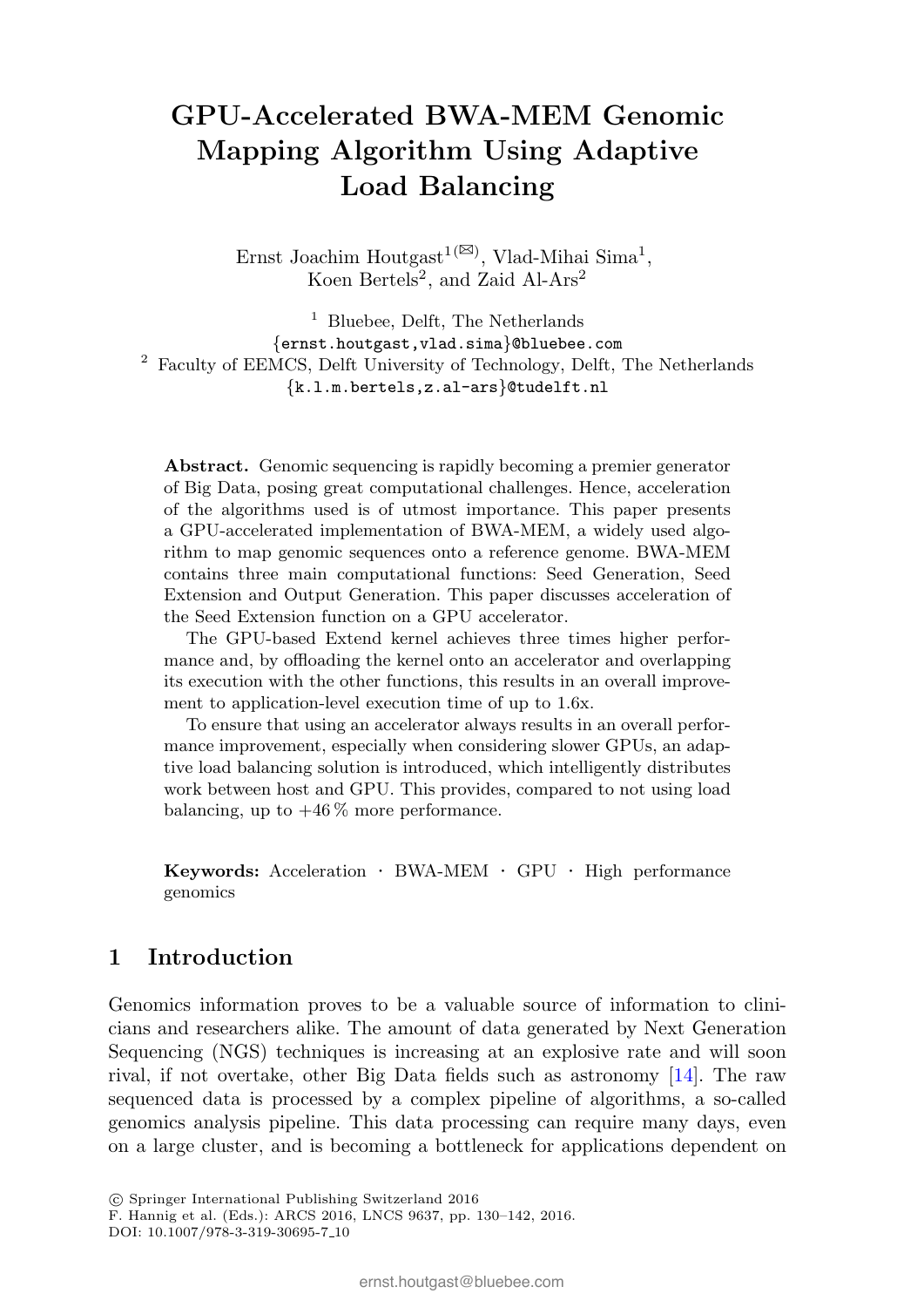genetic information. Hence, the challenges in genomics are shifting from sequencing towards data processing. Therefore, acceleration of bioinformatics algorithms is vital to relieve these bottlenecks.

One step in genomics analysis pipelines is to reconstruct the original genome from the millions of short reads produced using NGS. The purpose of subsequent steps in the pipeline is to find differences in the sequenced genetic material as compared to annotated reference material. The reconstruction step of a typical pipeline is represented by the mapping of the short reads onto a reference genome. BWA-MEM [9] is widely used in practice to this end.

This paper presents the following contributions:

- The first GPU-based implementation of the BWA-MEM algorithm.
- A load balancing algorithm to distribute reads between host and accelerator.
- A comparison of kernel and system-level results to an FPGA implementation.

The rest of this paper is organized as follows: Sect. 2 places this work into its context within related work. Section 3 discusses the BWA-MEM program operation and its main functions. Section 4 explains the modification of program scheduling to improve the acceleration potential. Section 5 describes the load balancing system. Section 6 discusses the GPU implementation. Section 7 presents the methods and results. The paper is concluded by Sect. 8.

### 2 Related Work

Although BWA-MEM [9] is one of the most popular mapping tools, there are numerous other mapping tools available. Most state-of-the-art mapping tools, such as [7], follow the Seed-and-Extend paradigm, explained below. Mapping tools generally differ in their mapping quality and speed. BWA-MEM offers a good compromise between mapping speed and quality. Many accelerated Seedand-Extend-based mapping tools exist. However, in the field of bioinformatics, exactness of results is critical. To the authors' knowledge, the only accelerated versions of BWA-MEM are  $[1,5]$ . In  $[5]$ , one of the BWA-MEM kernels is mapped onto a FPGA-based systolic array. This is further improved upon in [1], in which multiple BWA-MEM kernels are accelerated. The work here is similar to [5], but implements the systolic array on a GPU-based platform instead.

### 3 BWA-MEM Algorithm

BWA-MEM [9] is used to map sequenced reads onto a reference genome, such as the human genome. To illustrate the data sizes involved, a single run on a currently state-of-the-art sequencing platform, the Illumina HiSeq X, generates up to six billion pair-ended reads of 150 base pairs (or bp) in less than three days [6]. Even on a cluster, processing this data can take multiple days.

BWA-MEM is based on the Seed-and-Extend paradigm (refer to Fig. 1). For each read, seed locations on the genome are determined, exactly matching subsequences of the read and the reference. Then, Seed Extension is performed: an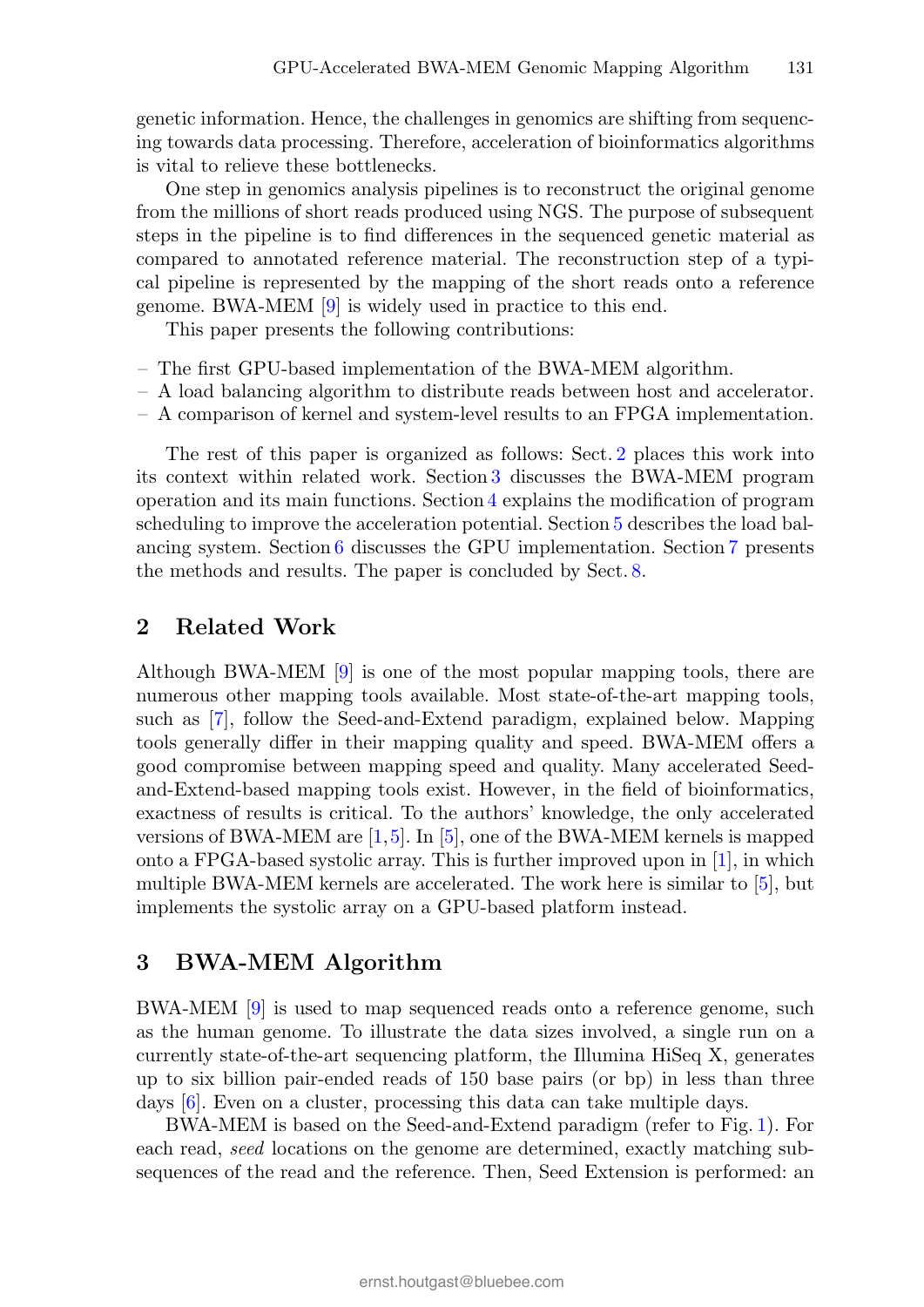

Fig. 1. BWA-MEM processes reads using the Seed-and-Extend paradigm: for each read, likely mapping locations on the reference are found by searching for exactly matching subsequences between the read and the reference, so called *seeds*. Then, these seeds are extended in both directions using a Smith-Waterman-like dynamic programming approach that allows for inexact matches. From all of these extended seeds, the best scoring alignment is selected.

attempt to extend these seeds in both directions using an alignment algorithm that allows for inexact matches. The best scoring alignment is chosen from all the resulting alignments. The final score is obtained by performing global alignment over the entire read against the chosen reference region.

#### 3.1 BWA-MEM Profiling Results

The BWA-MEM algorithm main functions are: Seed Generation, Seed Extension, and Output Generation. To investigate the acceleration potential of BWA-MEM, the application has been profiled using the GCAT data set. The results are shown in Table 1, which reveals that acceleration of BWA-MEM is not trivial: processing is divided over multiple functions. As per Amdahl's law, speedup resulting from acceleration of any single function is limited. Greater speedup can only be achieved when accelerating multiple functions, such as in [1]. The table also shows that Seed Extension is the function limited by a computational bottleneck. For this reason, the Seed Extension function was chosen as initial optimization target. The other functions are not further analyzed in this paper.

Table 1. Results of BWA-MEM algorithm profiling (tests performed on Intel Core i7-4790 @ 4 GHz with the GCAT 150bp-se-small-indel data set)

| Program kernel          |       | Time   Bottleneck               |                                | Processing   Max speedup |
|-------------------------|-------|---------------------------------|--------------------------------|--------------------------|
| Seed generation         |       | $46\%$ Memory                   | Parallel                       | 1.85x                    |
| Seed extension          |       | $43\%$   Computation   Parallel |                                | 1.75x                    |
| Output generation $4\%$ |       | Memory                          | Parallel                       | 1.04x                    |
| Other                   | $7\%$ | I/O                             | Sequential $\vert 1.08x \vert$ |                          |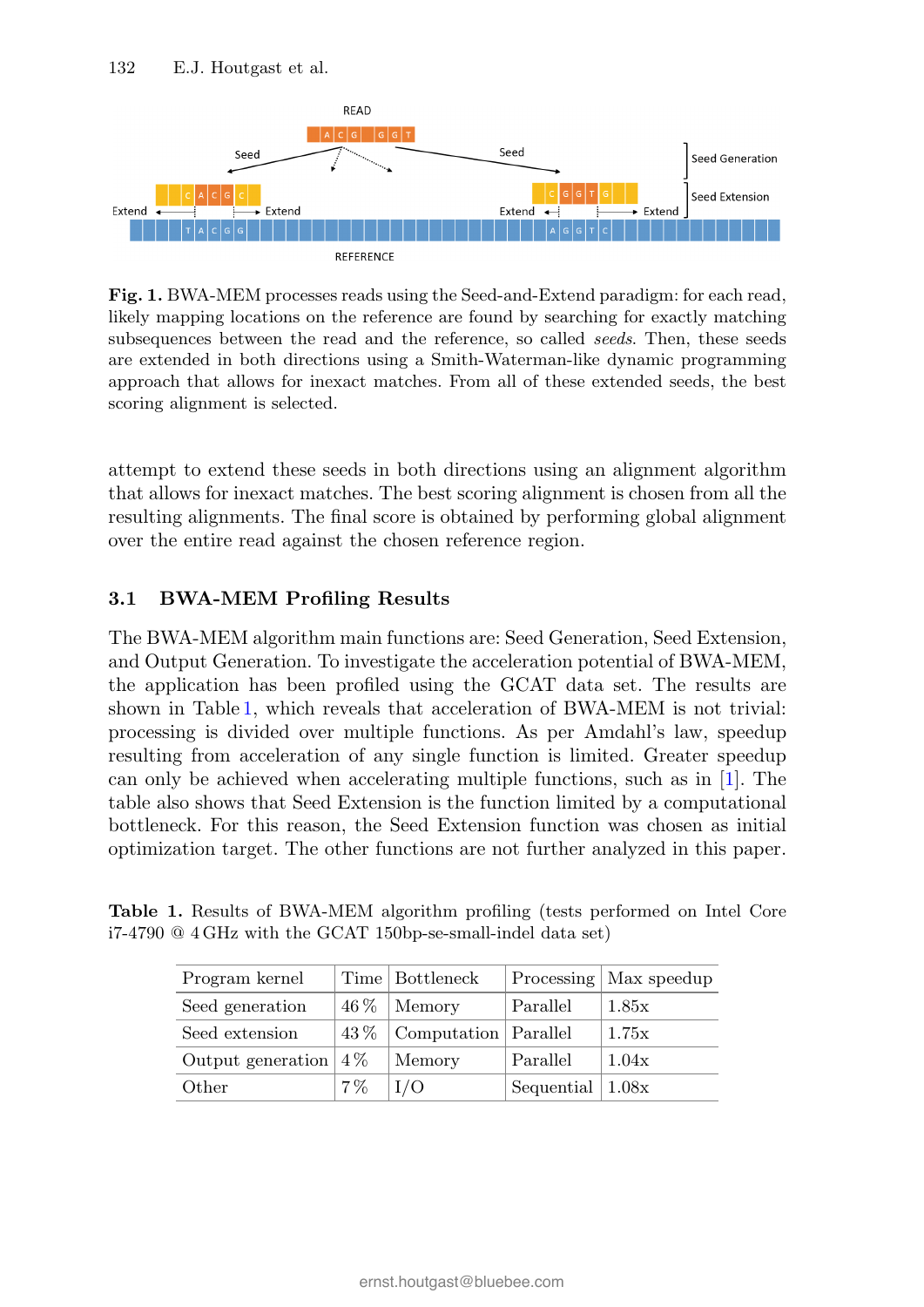

Fig. 2. Extend algorithm similarity matrix with initial score 60 showing local alignment with maximum score and global maximum score. Read symbols map one-to-one onto systolic array Processing Elements. Matrix entries only depend on top, top-left, and left neighbor. Thus, anti-diagonals can be processed in parallel. Differences compared to regular Smith-Waterman are: additional Initialization and End-of-Query blocks, non-zero initial values, and additional outputs, such as the global maximum (from [5]).

#### 3.2 Seed Extension Functional Details

After Seed Generation, Seed Extension is invoked, which consists of two separate components: an outer function that loops over all seeds and determines whether it should be extended or not; and the actual Extend kernel. The number of times the Extend kernel is performed depends on the number of seeds found, which can range from none to thousands of seeds per short read. Since seeds generally only encompass a subsequence of the read, they may be extended in either direction, unless the seed includes the first and/or last symbol of the read.

The outer function keeps track of all earlier found extensions belonging to one read. If a later seed overlaps previous extensions by a certain amount, the seed is ignored. Seeds that are located close together on the reference are grouped into chains. Profiling shows that, in general, only one seed per chain is extended. Hence, a dependency exists between the extension of seeds. This dependency makes Extend less suitable for parallel execution: speculatively performing all extensions in parallel would cause significant work that would outweigh any benefit of parallelization. Therefore, Extend kernel executions for a read are performed serially. Instead, parallelism is extracted on two other levels: on the read-level by processing multiple reads at the same time, and by utilizing the parallelism inherent in the extension algorithm itself.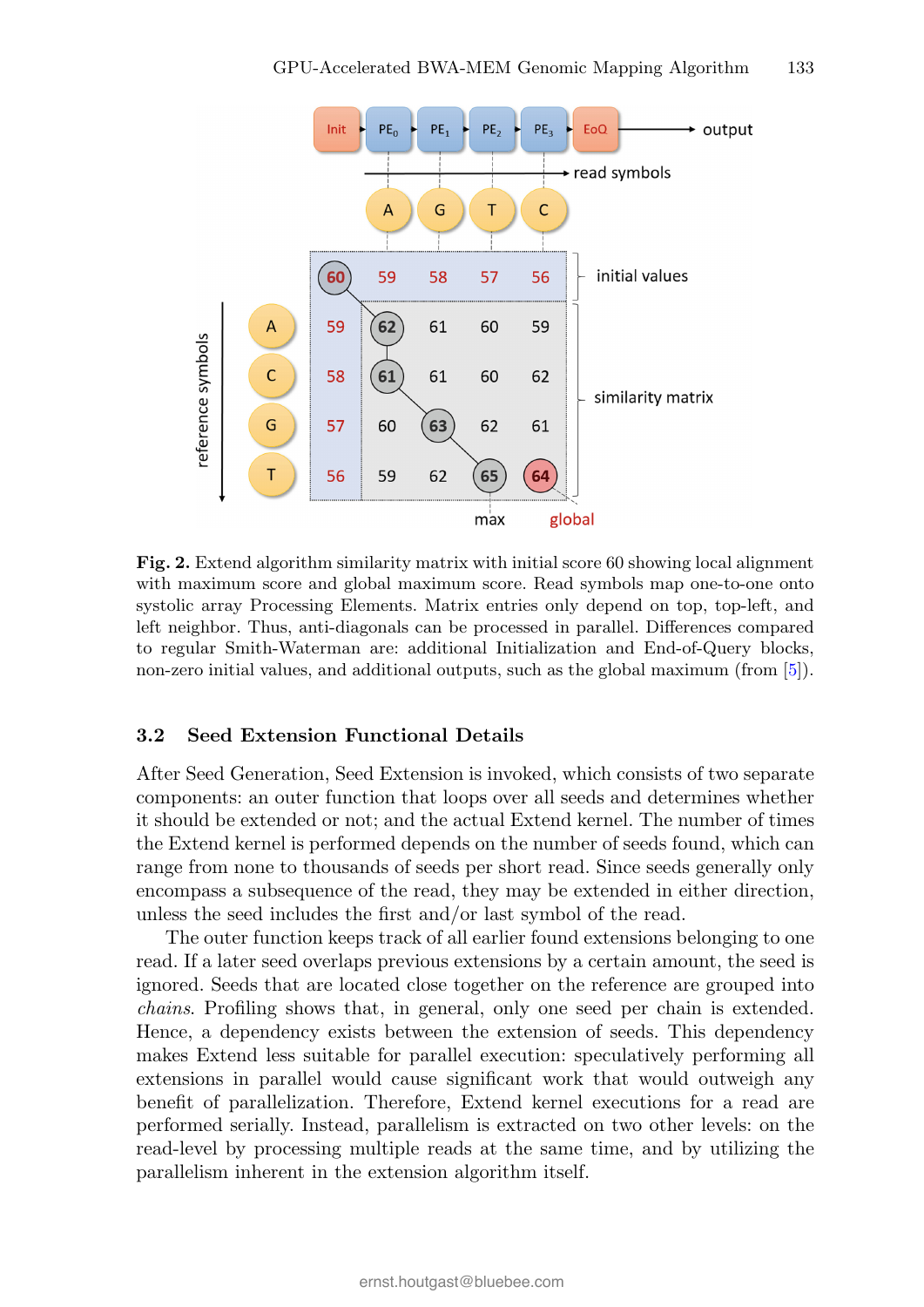The extension algorithm is similar to the well-known Smith-Waterman dynamic programming algorithm [13], used to align two sequences to each other. Its basic operation is illustrated in Fig. 2. To compute the optimal alignment, a similarity matrix is filled, thus computing all possible alignments. The value of one cell in this matrix is only dependent on its top, top-left, and left- neighbor. Hence, anti-diagonals can be computed in parallel. A systolic array implementation is a natural way to map the problem onto Processing Elements when using an acceleration platform [10,15].

Most GPU-based Smith-Waterman acceleration efforts operate by mapping the complete processing of one alignment to a single core, in effect doing hundreds of sequence alignments in parallel [3,11]. As on a GPU the cores operate in lock-step, optimal performance is contingent on balancing the workload per core. Hence, alignments are sorted beforehand. Unfortunately, for BWA-MEM this method is unsuitable as Extend kernel invocations are generated dynamically and can have very different lengths. Therefore, to extract parallelism, the implementation described here operates in a systolic array-like manner.

As the Extend kernel is used to extend an earlier found match, in contrast to simply aligning sequences in complete isolation, it differs from regular Smith-Waterman in three ways, explained below. These differences are also illustrated in Fig. 2. The result is that the Extend kernel implementation is more complex than a normal Smith-Waterman implementation.

Non-zero Initial values: The initial values of the similarity matrix are not zero, but depend on the score of the seed that is being extended. Therefore, an Initial Value block is added in front of the systolic array.

Additional Outputs: The Extend kernel produces more outputs than the normal Smith-Waterman algorithm. Therefore, to obtain these, the output is postprocessed by an additional End-of-Query block.

Partial Similarity Matrix Calculation: The algorithm uses a heuristic to restrict the similarity matrix calculations to only those cells that are likely to influence the end result.

## 4 Accelerated Program Architecture

In this section, changes made to enable an accelerated implementation of the BWA-MEM algorithm are described. The main goal was to drastically reduce the number of Seed Extension invocations. The original BWA-MEM algorithm works as shown in Algorithm 1. The input data is processed in batches. For each read in a batch, Seed Generation is performed first; then, Seed Extension; and finally, Output Generation. Note that for each read, Seed Generation and Seed Extension are performed directly after one another.

Applying heterogeneous acceleration of the Seed Extension function call directly to this structure would imply accelerator invocation for every individual read, along with the accompanying data transfers from and to the device's memory. As typically many millions of reads are processed, the resulting overhead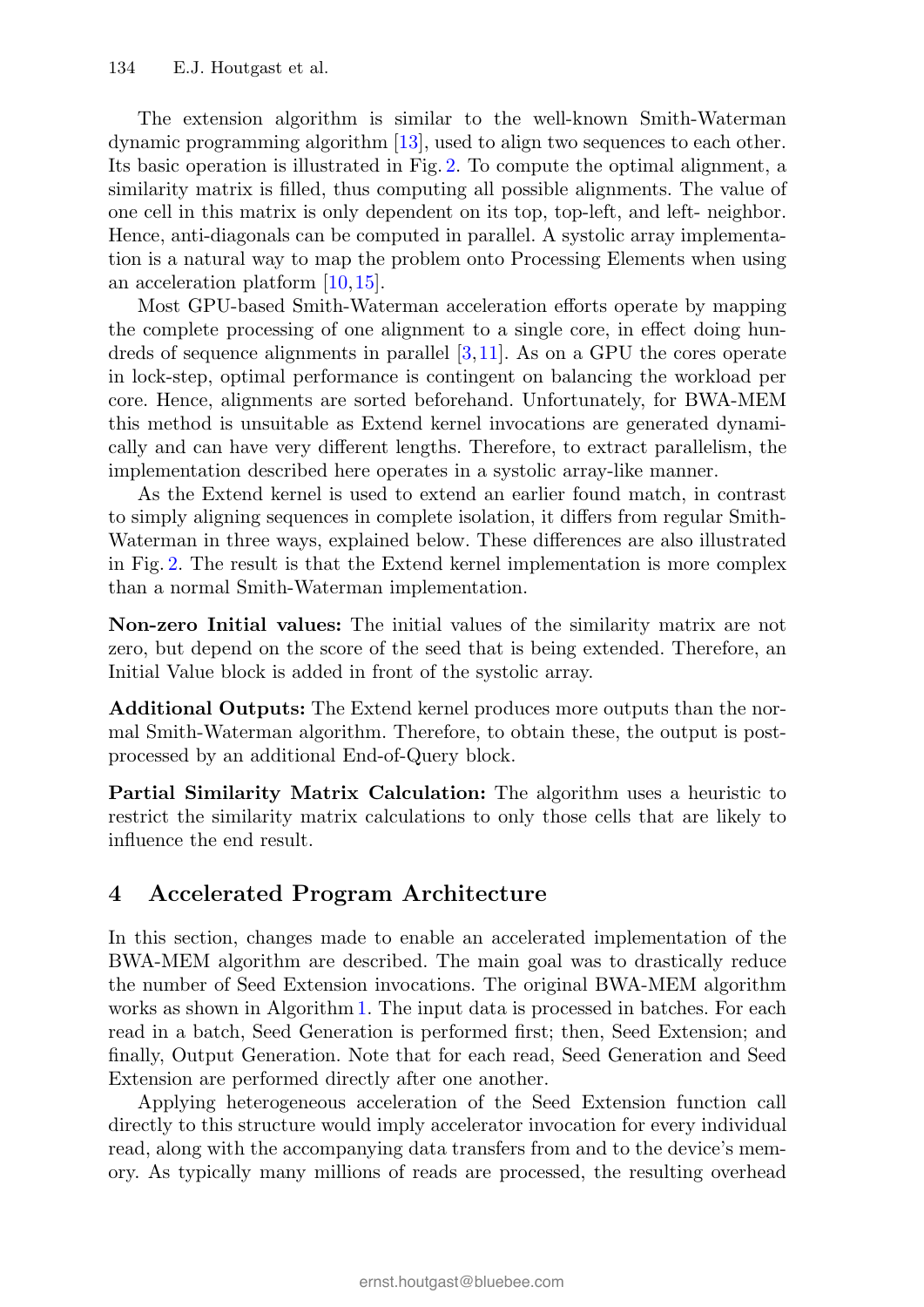| <b>Algorithm 1.</b> Original Program Structure |
|------------------------------------------------|
| <b>Input:</b> a batch of $n$ reads             |
| <b>Output:</b> $n$ aligned reads               |
| 1: for $i=1$ to n do                           |
| 2: Seed Generation (read i)                    |
| 3: Seed Extension (read i)                     |
| $4:$ end for                                   |
| 5: for $i=1$ to n do                           |
| 6: Output Generation (read $i$ )               |
| 7: end for                                     |
|                                                |

would be likely to nullify any gains resulting from more efficient execution. Moreover, acceleration of a single alignment may not even be faster than processing it on the host. Often, speedup is obtained by leveraging the massive parallelism inherent in the data set to be processed, which accelerators are able to exploit.

Therefore, the BWA-MEM program structure has been refactored in order to be more receptive to heterogeneous execution. The refactored structure is given in Algorithm 2. Note that the workload has been subdivided into chunks of reads. For each chunk, first, Seed Generation is performed for all reads in the chunk. Then, the Seed Extension function is executed for all the reads in the chunk. Then, the algorithm proceeds to the next chunk. After all chunks are finished, Output Generation is performed. This setup requires temporary data storage, which is in the order of tens of megabytes. However, this approach is far more suitable to acceleration, as in this situation a single accelerator invocation suffices to perform Seed Extension for the entire chunk, as opposed to one invocation per read. The reduction in number of invocations is on the same order of magnitude as the chunk size, which is typically in the order of tens of thousands.

Note that Algorithm 2 has been implemented in such a way that Seed Generation and Seed Extension are overlapped in a pipelined fashion. Hence, ideally,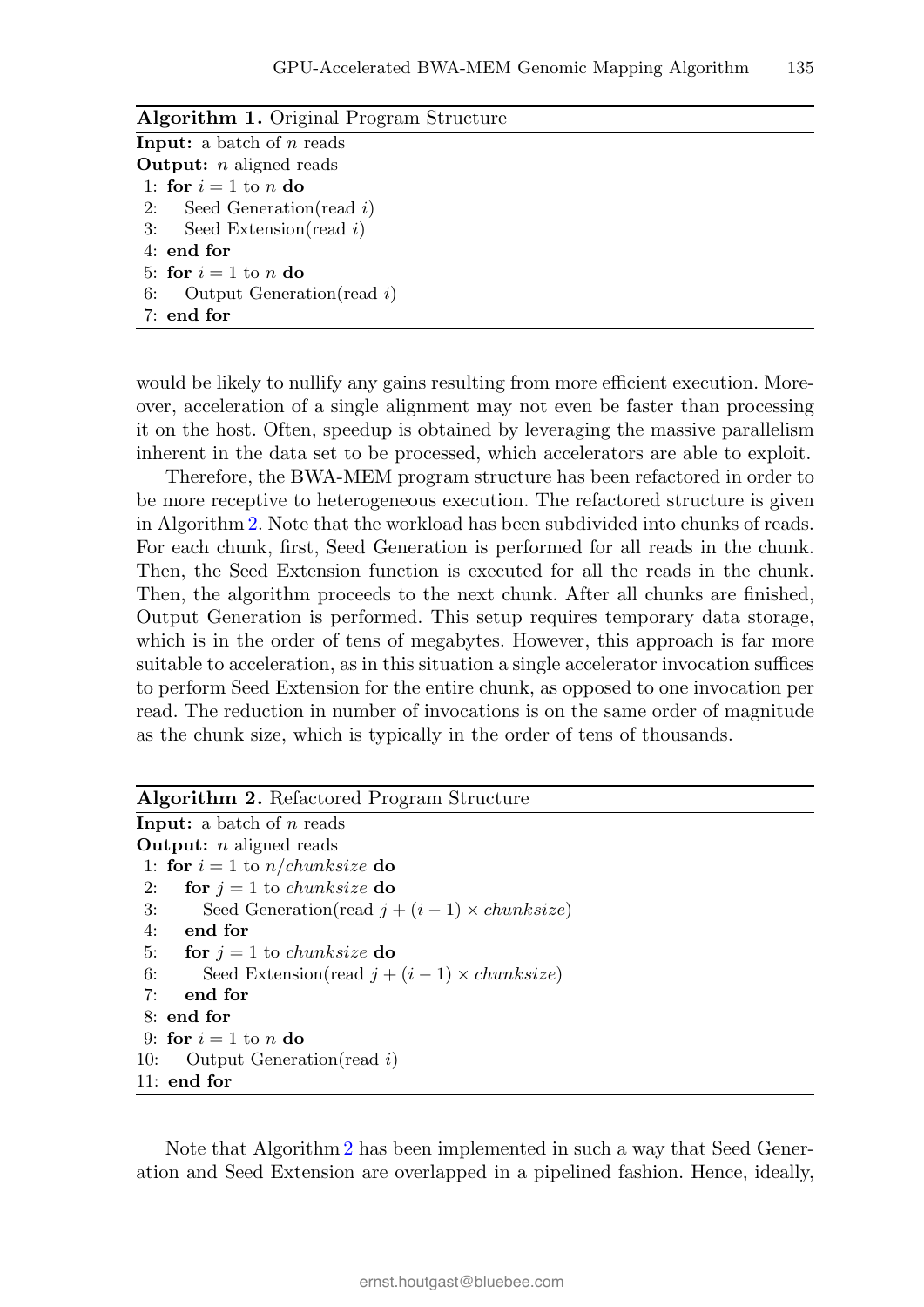the execution of Seed Extension is almost completely hidden, resulting in a maximum theoretical speedup of 1.75x, as predicted by Amdahl's law.

## 5 Adaptive Load Balancing Strategy

To accelerate the Seed Extension function (lines 5–7 of Algorithm 2), a GPU is used to assist the host in processing the Seed Extension work. To ensure optimal speedup, even for slower GPUs, an adaptive load balancing strategy is used to determine the optimal division of work between host and GPU, controlled by a Load Balancing Factor parameter (LBF). The goal of this algorithm is to minimize the idle time on both host and GPU. Otherwise, simply offloading all the work onto a slower GPU might result in an application slowdown, instead of in an application speedup. The LBF is recalculated after each batch of reads as shown in Algorithm 3. As the amount of work per batch seems mostly stable, idle time is minimized by measuring the host and the GPU processing times to determine their respective busy percentage during the previous batch and modifying the LBF accordingly (similar to [2]). Given a sufficiently fast GPU, all the work can be offloaded from the host. However, for a slower GPU, only part of the work may be performed on the GPU, hence LBF will be less than 1. The load balancing should result in a speedup in all cases though. The algorithm uses smoothing in order to prevent oscillations of the LBF.

| <b>Algorithm 3.</b> Adaptive Load Balancing Strategy                                            |
|-------------------------------------------------------------------------------------------------|
| <b>Input:</b> HostBusyPct, GPUBusyPct, $LBF_{old}$                                              |
| Output: $LBF_{new}$                                                                             |
| 1: for each batch of reads do                                                                   |
| 2: $LBF_{old} = LBF_{new}$                                                                      |
| 3: $LBF_{new} = (HostBusyPct / GPUBusyPct) \times LBF_{old}$                                    |
| 4: $\text{LBF}_{\text{new}} = \min(1, (\text{LBF}_{\text{new}} + \text{LBF}_{\text{old}}) / 2)$ |
| 5: end for                                                                                      |

## 6 Implementation Details

The GPU implementation of Seed Extension consists of an outer loop and the actual Extend kernel. These have been implemented as separate kernels using the NVIDIA CUDA Runtime API. In this section, the GPU kernels and the optimizations that were applied are described in more detail.

#### 6.1 Seed Extension Function Kernels

As discussed before (see Algorithm 2), reads are sent in large batches to the GPU. Each read is processed independently by the outer loop kernel, a control function that loops over the seeds and, using CUDA Dynamic Parallelism (available from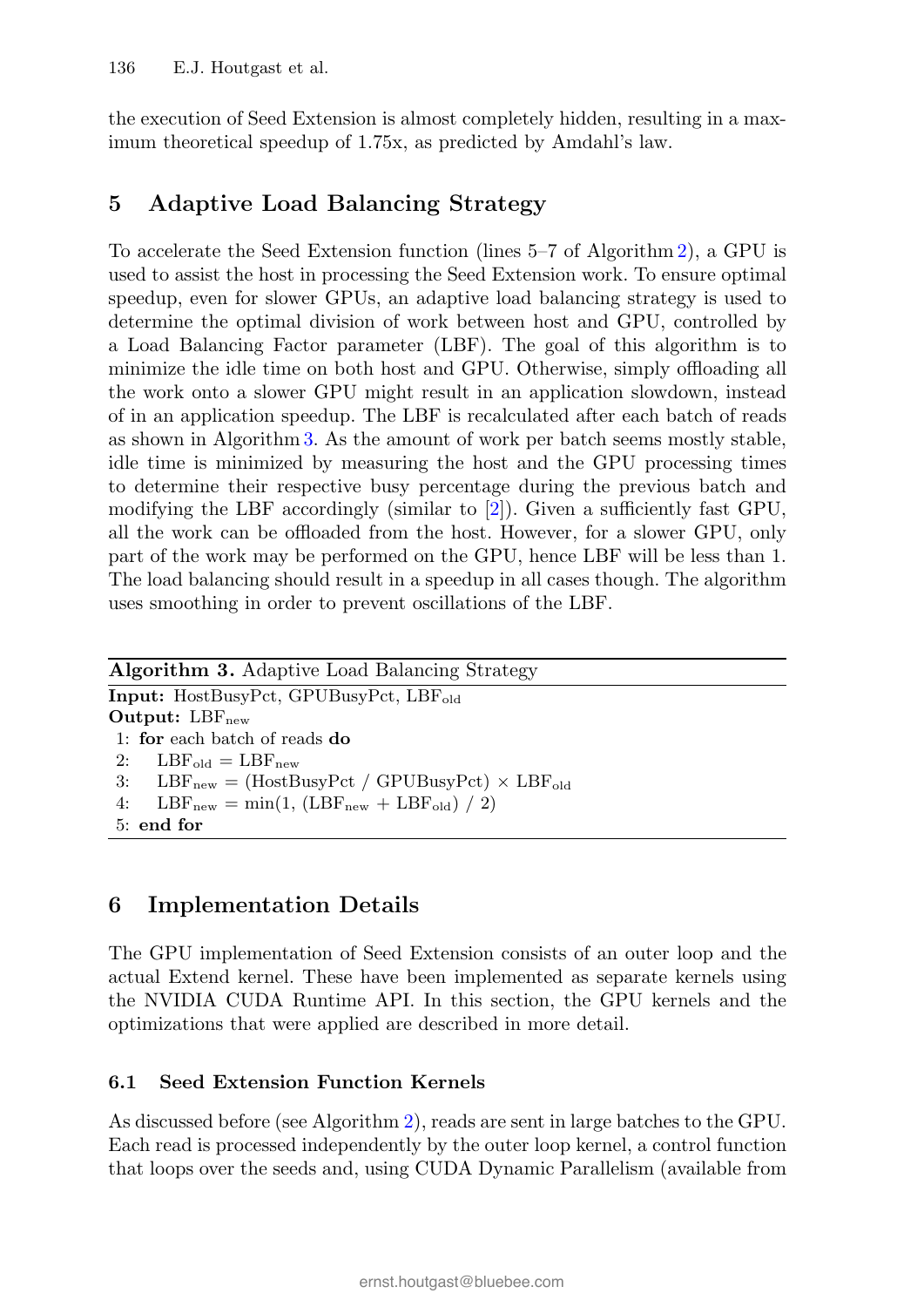| CUDA kernel            |       |        |     | $\#$ Calls   Time   Registers   Shared memory   Threads |           |
|------------------------|-------|--------|-----|---------------------------------------------------------|-----------|
| Outer loop             |       | 66 %   | -78 | 0 <sub>kB</sub>                                         |           |
| Extend multipass long  | 24657 | $17\%$ | -34 | $2.9$ kB                                                | 32        |
| Extend wide            | 17912 | 11%    | 54  | $3.3\,\mathrm{kB}$                                      | $1 - 131$ |
| Extend multipass short | 9695  | $3\%$  | 34  | $1.7$ kB                                                | 32        |
| Extend single pass     | 17640 | $3\%$  | 30  | $0.5$ kB                                                | 32        |

Table 2. Summary of NVIDIA CUDA compiler & profiling information

CUDA Compute Capability 3.5 onward), instantiates Extend kernels as needed. This function only runs as a single thread. For the Extend kernel itself, four versions of the kernel have been implemented to optimize register and shared memory usage to improve occupancy. These are described in the next section. Table 2 provides some information on the CUDA kernels in use.<sup>1</sup> From the table, it is clear that most time is spent in the outer loop, which is characterized by random memory accesses and branching operations.

#### 6.2 Extend Systolic Array Kernels

The basic idea of all the Extend kernels is their implementation as a systolic array, similar to [5]. The largest advantage of using a systolic array is the possibility to extract the available parallelism on anti-diagonals while calculating the similarity matrix. Using a systolic array, calculation of the entire array takes  $O(|\text{Reference}| + |\text{Extension}|)$  execution time, instead of  $O(|\text{Reference}| \times$ |Extension|). For larger problem sizes, this can result in a large speedup compared to a serialized implementation. The drawback of a systolic implementation is the often low overall efficiency: in general, not all the Processing Elements (or PEs) of the array can be kept busy. Full utilization is only attained during calculation of the "widest" diagonals of the matrix. For the other diagonals, PEs at the start and/or at the end of the array will be idle, lowering overall efficiency. Moreover, for physically implemented systolic arrays, unnecessary latency is incurred when processing reads shorter than the array itself. Also, the number of PEs determines the maximum length of the extension that can be processed, as one PE is required for each read symbol that is to be extended. Longer reads can be processed by making multiple passes over the matrix, with temporary data stored between passes, as in [12]. The GPU implementation does not suffer from these issues as the systolic array length is dynamically instantiated.

The GPU implementation maps read symbols onto the systolic array PEs, similar to Fig. 2. The PEs are implemented as CUDA cores, where a CUDA thread performs the calculations of that PE. CUDA threads are grouped into blocks of 32 threads, a warp, which all perform exactly the same instruction.

<sup>&</sup>lt;sup>1</sup> These numbers are obtained while executing the first 50,000 reads of the GCAT 150bp-se-small-indel data set using the *nvprof* and *nvcc* tools.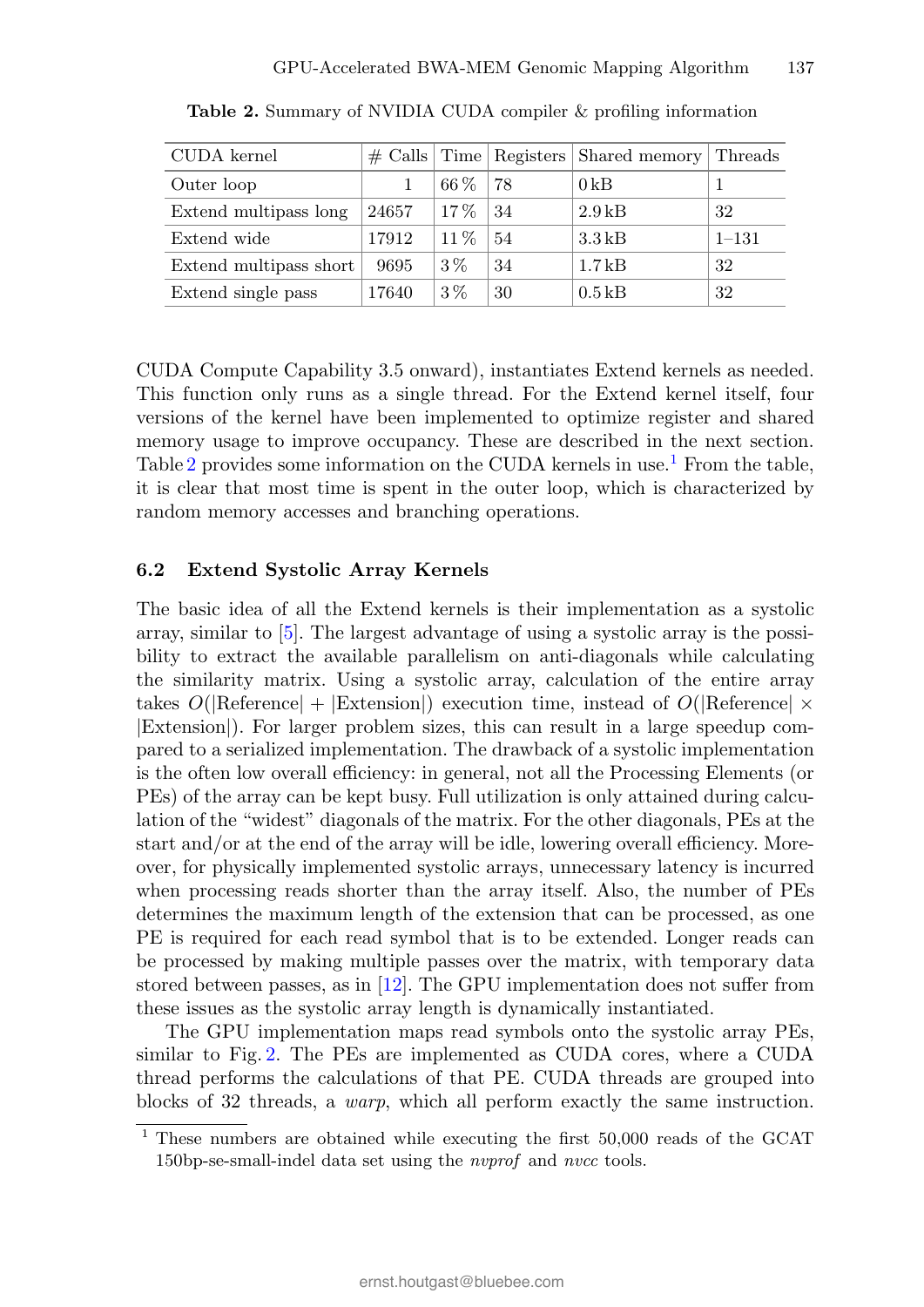A warp is the basic unit of action in an NVIDIA GPU. The Ext. wide kernel is the most straightforward systolic array implementation. On the left of Fig. 3, is shown how the similarity matrix is processed over time. As many warps as necessary are allocated to process the matrix. After each cycle, PEs exchange data through the on-chip Shared Memory cache. For larger extension lengths, this can require a large amount of shared memory. Moreover, from Fig. 3 it is clear that many PEs will be idle for much of the time.



Fig. 3. Systolic array-based GPU Extend kernel implementation. Extension symbols are mapped one-to-one on CUDA cores, reference symbols are fed each iteration of the loop. After each iteration, data is exchanged through shared memory (left). The single warp-based implementation makes multiple passes over the array (right). Unnecessary iterations are skipped over and per-pass temporary data is saved in shared memory.

Therefore, a number of kernels have been implemented designed to process the matrix on a single warp, which corresponds to 32-symbol wide columns. This is shown on the right of Fig. 3. Multiple passes are made over the matrix, with intermediate data between passes saved into shared memory. Data exchange between cores is implemented using shuffle instructions, avoiding the use of shared memory. Unnecessary iterations per pass are skipped, drastically reducing idle time. For example, extending a size 150 reference against a size 100 extension would, in the simple implementation, result in on average 60 cores out of 100 being busy; however, for the warp-based implementation, 27 out of 32 are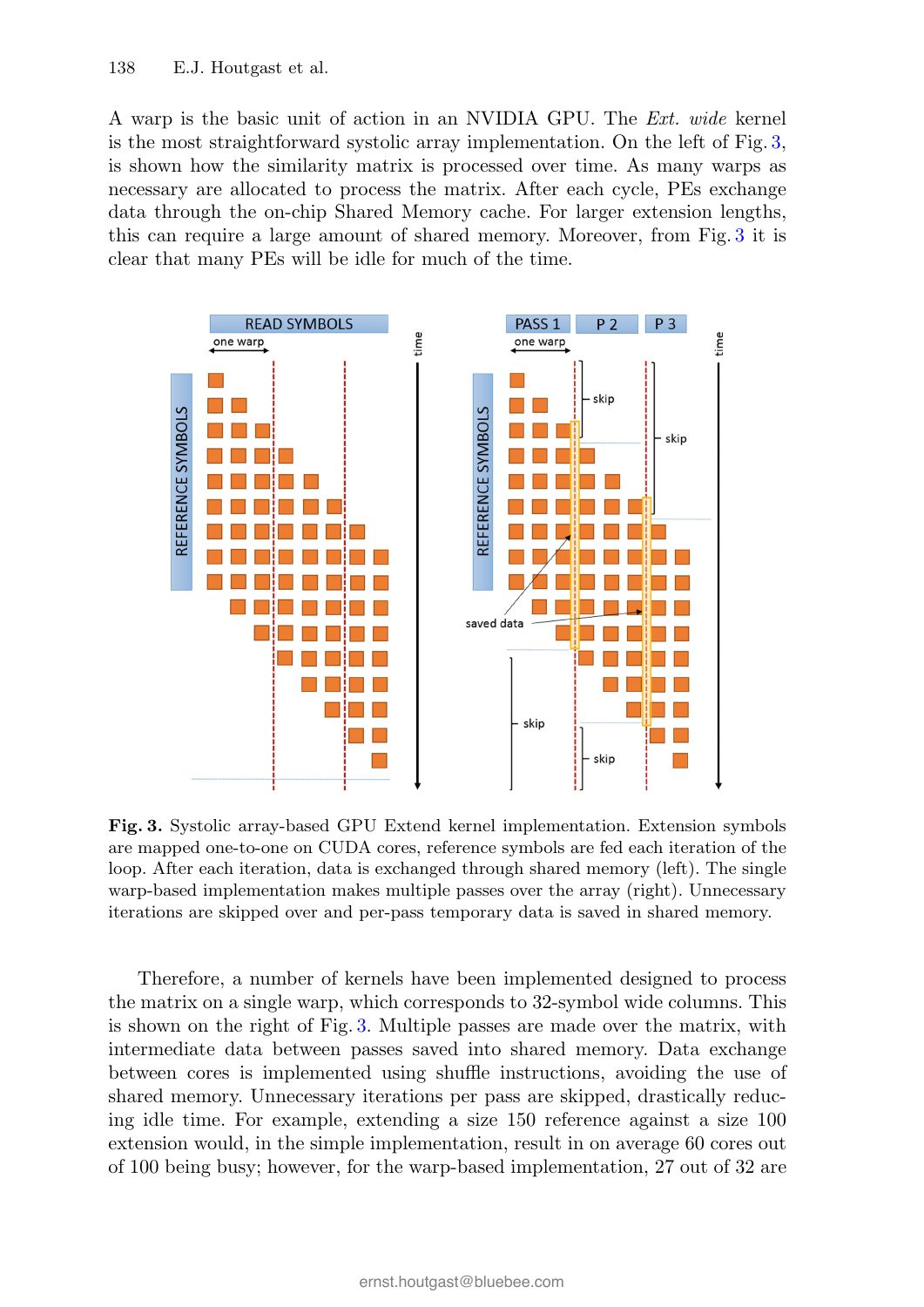busy. Efficiency is  $40\%$  higher. The *Ext. multipass long* and *Ext. multipass short* kernels differ in the available amount of statically allocated storage space. The Ext. single pass kernel is used when the entire matrix fits within a single warp (i.e., 32 read symbols or smaller), and hence only one pass is needed. In this case, no intermediate data from the matrix needs to be saved in shared memory. The use of the different kernels provides a 20 % improvement to performance.

#### 6.3 GPU-Specific Optimizations

Apart from the multiple Extend kernel implementations, the following optimizations were applied and are worth mentioning:

Coalesced Memory Access: Memory accesses are coalesced as much as possible. In contrast to a normal systolic array, reference symbols are loaded in one large coalesced access. Read symbols are obtained similarly.

Shuffle Instructions: Shuffle instructions are used to remove the need to use shared memory for data exchange between PEs. This is only possible within a warp, hence the need for a multiple pass implementation.

Dynamic Parallelism: To reduce register pressure, the outer controlling function uses only a single thread, subsequently invoking Extend kernels with as many threads as needed using CUDA Dynamic Parallelism.

### 7 Results

Profiling and performance tests were performed on a machine with an Intel Core i7-4790 (four cores, Hyper-Threading enabled) running at 4.0 GHz, with 32 GB of DDR3 memory. The system contains two NVIDIA GeForce GTX TITAN X cards, with 3,072 CUDA cores each, running at up to 1,076 MHz, and offering Compute Capability 5.0. The GPU implementation requires at least Compute Capability 3.5 in order to be able to use dynamic parallelism. NVIDIA CUDA Runtime API version 7.5 was used.

The 150bp-se-small-indel data set from the Genome Comparison & Analytic Testing (GCAT) framework [4] was used to map about eight million 150 base pair reads onto the UCSC HG19 reference human genome. The GCAT online sequence alignment quality comparison service was used to verify that results of the GPU-accelerated version are similar to those obtained with the original BWA-MEM algorithm. BWA-MEM version 0.7.7 was used [8].

#### 7.1 Performance Results and Scaling

Table 3 shows the Extend kernel execution time and overall application performance for single and dual GPU execution using eight CPU threads. The results of the FPGA implementation from [5] are also given. As the platforms are non-identical (they use 2x Intel Xeon E5-2643 at 3.3 GHz), relative Extend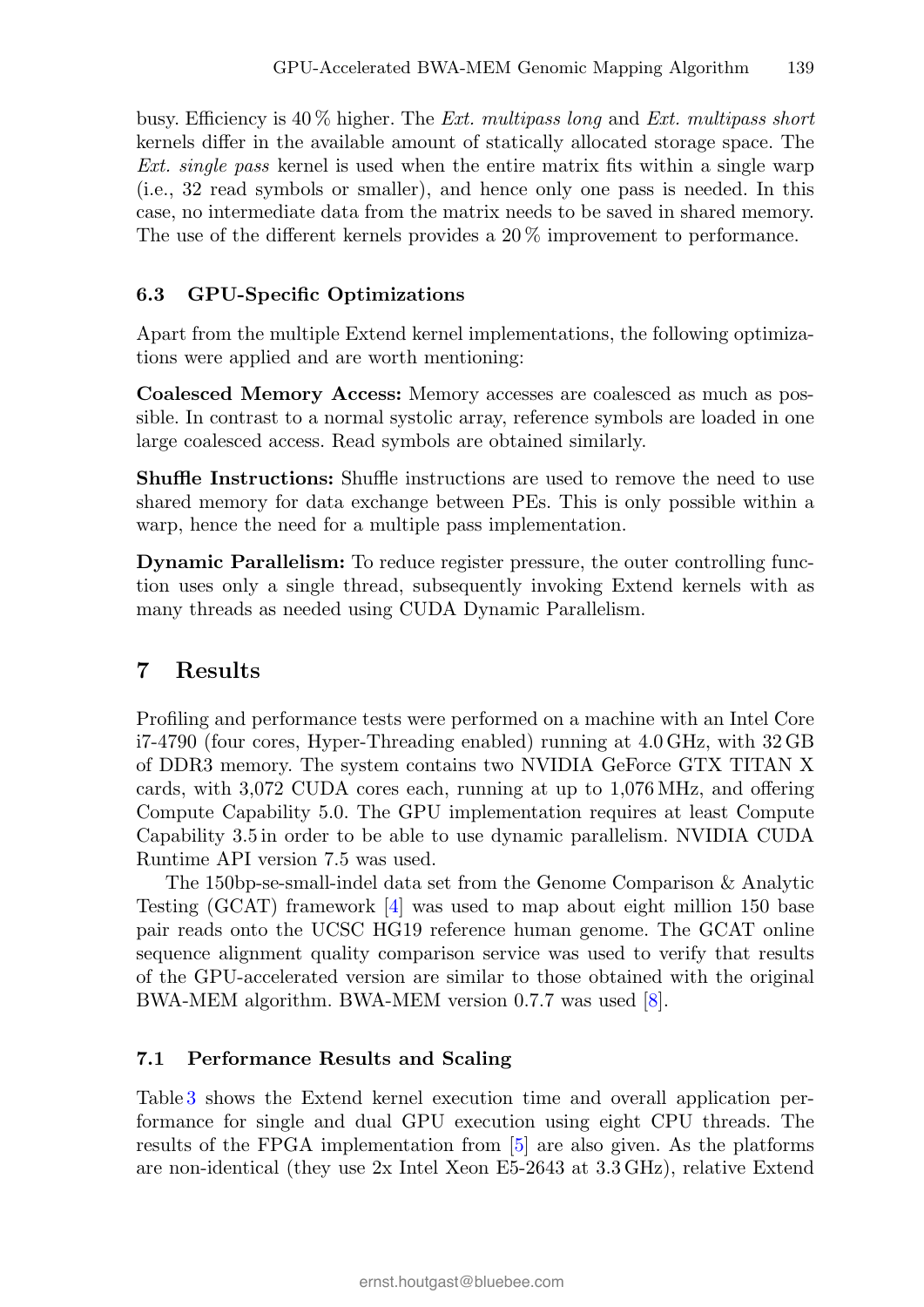|                        |                    | Extend kernel |                          | Overall program |                          |                        |
|------------------------|--------------------|---------------|--------------------------|-----------------|--------------------------|------------------------|
| Platform               | Test               | Time          | $S$ peedup               |                 | Time   Speedup           | Throughput             |
| $GPU$ - $Accelerated$  | CPU only           | 218s          | $\overline{\phantom{a}}$ | 510 s           | $\sim$                   | $2.4 \text{ Mbp/s}$    |
|                        | $CPU + Single GPU$ | 118s          | 1.9x                     | 468 s           | 1.09x                    | $2.6 \,\mathrm{Mbp/s}$ |
|                        | CPU+Dual GPU       | 73 s          | 3.0x                     | 422 s           | 1.21x                    | $2.9 \,\mathrm{Mbp/s}$ |
| $FPGA$ - $Accelerated$ | CPU only           | 167 s         | $\overline{\phantom{a}}$ | 530 s           | $\overline{\phantom{a}}$ | $2.3 \,\mathrm{Mbp/s}$ |
|                        | $CPU + FPGA$       | 62 s          | 2.7x                     | 365 s           | 1.45x                    | $3.3 \,\mathrm{Mbp/s}$ |

Table 3. Execution time and speedup on the GCAT alignment quality benchmark

kernel times differ, mostly due to the different CPUs. Results are normalized to throughput in base pairs per second, to facilitate comparison of numbers.

The Extend dynamic programming kernel is three times faster compared to CPU-only execution. Even though execution of this kernel is overlapped with the functions executed on the host CPU, the results show that, in contrast to the FPGA implementation, the GPU-accelerated version is unable to hide the entire Seed Extension function time, due to the large overhead of the outer function. Performance results for varying CPU thread counts are given in Fig. 4. The dual GPU setup is able to achieve a speedup of 1.6x for up to two threads, or 1.5x for four threads. The maximum speedup of 1.75x is not achieved, due to batching overhead and since GPU on-chip memory limitations allow only 99.5 % of Seed Extensions to be processed on the GPU. The remaining reads, with thousands of seeds, are processed on the host and still require about  $4\%$  of overall host execution time, reducing the maximum achievable speedup accordingly.



Fig. 4. Overall application speedup for varying number of CPU threads and single and dual GPUs. Results shown with load balancing enabled and disabled. The adaptive load balancing ensures efficient host and accelerator usage and provides an overall application speedup even for GPU-constrained scenarios, which might otherwise result in an overall application slowdown.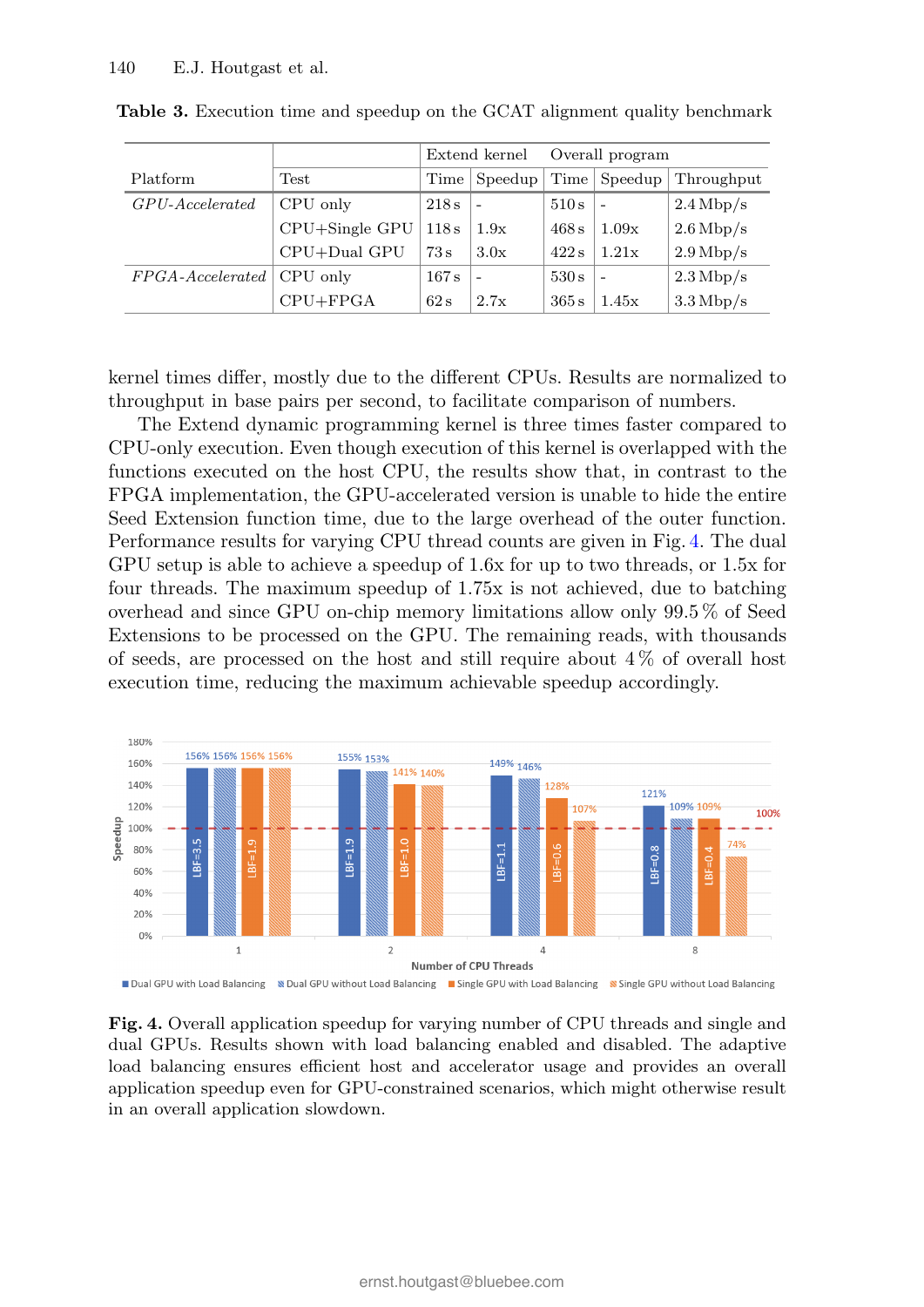#### 7.2 Load Balancing Results

An adaptive load balancing algorithm was implemented to ensure optimal benefit from the use of acceleration. Figure 4 shows that the load balancing is effective: for increasing number of CPU threads, the load balanced single GPU scenario provides similar or better performance as compared to non-load balanced execution, improving performance by up to  $46\%$ . Note that execution using eight threads results in a slowdown on the non-load balanced situation, due to a mismatch in host and accelerator performance. For a dual GPU setup, load balancing still provides a benefit, but only when using eight threads. The unbounded LBF value is also given. This shows that the dual GPU setup is able to perform up to 90 % more work than a single GPU setup.

#### 8 Conclusion

This paper describes a GPU-accelerated version of the BWA-MEM genomic mapping algorithm. It was possible to hide the execution time of the Seed Extension function, one of the three main computational functions, by overlapping its execution with the other program functions for up to four CPU threads. Speedup of up to three times is achieved for the Extend kernel, which translates in an overall improvement to BWA-MEM execution time of up to 1.6x. This can save days of processing time on real-world data sets.

A generally applicable adaptive load balancing strategy was implemented to ensure an efficient division of work between the host and the GPU, improving performance and ensuring application speedup even for mismatched host and accelerator performance. The load balancing algorithm provides an improvement to performance of up to 46 %, compared to non-load balanced execution.

Although the work here focuses on BWA-MEM, a widely used genomic mapping tool, the approach is valid for many similar Seed-and-Extend-based bioinformatics algorithms. Future work will focus on the reorganization of the outer Seed Extension function to make it better suitable towards parallel execution, and will also focus on porting other parts of BWA-MEM onto the GPU.

Acknowledgments. The authors would like to thank the people at the Neuroscience Department of the Erasmus Medical Center for kindly granting access to their computing facilities for performance tests.

#### References

1. Ahmed, N., Sima, V.M., Houtgast, E., Bertels, K., Al-Ars, Z.: Heterogeneous hardware/software acceleration of the BWA-MEM DNA alignment algorithm. In: Proceedings of the IEEE/ACM International Conference on Computer-Aided Design, ICCAD 2015, pp. 240–246. IEEE Press, Piscataway, NJ, USA (2015). http://dl. acm.org/citation.cfm?id=2840819.2840854